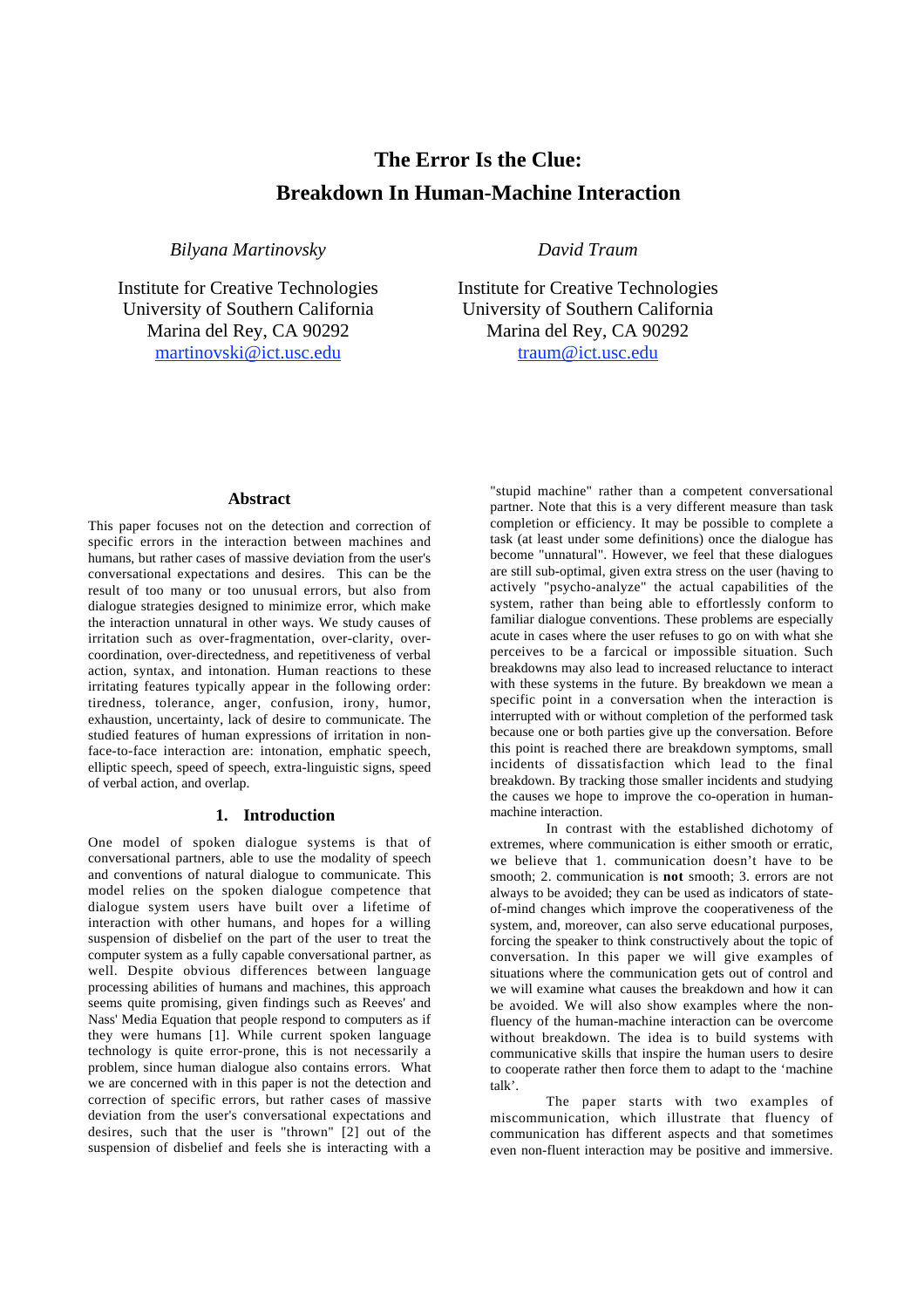| <b>Report Documentation Page</b>                                                                                                                                                                                                                                                                                                                                                                                                                                                                                                                                                                                                                                                                                                                                                                                                                                   |                             |                              |                 |                                                     | Form Approved<br>OMB No. 0704-0188                 |  |  |
|--------------------------------------------------------------------------------------------------------------------------------------------------------------------------------------------------------------------------------------------------------------------------------------------------------------------------------------------------------------------------------------------------------------------------------------------------------------------------------------------------------------------------------------------------------------------------------------------------------------------------------------------------------------------------------------------------------------------------------------------------------------------------------------------------------------------------------------------------------------------|-----------------------------|------------------------------|-----------------|-----------------------------------------------------|----------------------------------------------------|--|--|
| Public reporting burden for the collection of information is estimated to average 1 hour per response, including the time for reviewing instructions, searching existing data sources, gathering and<br>maintaining the data needed, and completing and reviewing the collection of information. Send comments regarding this burden estimate or any other aspect of this collection of information,<br>including suggestions for reducing this burden, to Washington Headquarters Services, Directorate for Information Operations and Reports, 1215 Jefferson Davis Highway, Suite 1204, Arlington<br>VA 22202-4302. Respondents should be aware that notwithstanding any other provision of law, no person shall be subject to a penalty for failing to comply with a collection of information if it<br>does not display a currently valid OMB control number. |                             |                              |                 |                                                     |                                                    |  |  |
| <b>1. REPORT DATE</b><br>2006                                                                                                                                                                                                                                                                                                                                                                                                                                                                                                                                                                                                                                                                                                                                                                                                                                      |                             | 2. REPORT TYPE               |                 | <b>3. DATES COVERED</b><br>00-00-2006 to 00-00-2006 |                                                    |  |  |
| <b>4. TITLE AND SUBTITLE</b>                                                                                                                                                                                                                                                                                                                                                                                                                                                                                                                                                                                                                                                                                                                                                                                                                                       |                             |                              |                 |                                                     | 5a. CONTRACT NUMBER                                |  |  |
| The Error Is the Cue: Breakdown In Human-Machine Interaction                                                                                                                                                                                                                                                                                                                                                                                                                                                                                                                                                                                                                                                                                                                                                                                                       |                             |                              |                 |                                                     | 5b. GRANT NUMBER                                   |  |  |
|                                                                                                                                                                                                                                                                                                                                                                                                                                                                                                                                                                                                                                                                                                                                                                                                                                                                    |                             |                              |                 |                                                     | 5c. PROGRAM ELEMENT NUMBER                         |  |  |
| 6. AUTHOR(S)                                                                                                                                                                                                                                                                                                                                                                                                                                                                                                                                                                                                                                                                                                                                                                                                                                                       |                             |                              |                 |                                                     | <b>5d. PROJECT NUMBER</b>                          |  |  |
|                                                                                                                                                                                                                                                                                                                                                                                                                                                                                                                                                                                                                                                                                                                                                                                                                                                                    |                             |                              |                 |                                                     | <b>5e. TASK NUMBER</b>                             |  |  |
|                                                                                                                                                                                                                                                                                                                                                                                                                                                                                                                                                                                                                                                                                                                                                                                                                                                                    |                             |                              |                 |                                                     | 5f. WORK UNIT NUMBER                               |  |  |
| 7. PERFORMING ORGANIZATION NAME(S) AND ADDRESS(ES)<br>University of California, Institute for Creative Technologies, 13274 Fiji<br>Way, Marina del Rey, CA, 90292                                                                                                                                                                                                                                                                                                                                                                                                                                                                                                                                                                                                                                                                                                  |                             |                              |                 |                                                     | 8. PERFORMING ORGANIZATION<br><b>REPORT NUMBER</b> |  |  |
| 9. SPONSORING/MONITORING AGENCY NAME(S) AND ADDRESS(ES)                                                                                                                                                                                                                                                                                                                                                                                                                                                                                                                                                                                                                                                                                                                                                                                                            |                             |                              |                 |                                                     | 10. SPONSOR/MONITOR'S ACRONYM(S)                   |  |  |
|                                                                                                                                                                                                                                                                                                                                                                                                                                                                                                                                                                                                                                                                                                                                                                                                                                                                    |                             |                              |                 |                                                     | <b>11. SPONSOR/MONITOR'S REPORT</b><br>NUMBER(S)   |  |  |
| 12. DISTRIBUTION/AVAILABILITY STATEMENT<br>Approved for public release; distribution unlimited                                                                                                                                                                                                                                                                                                                                                                                                                                                                                                                                                                                                                                                                                                                                                                     |                             |                              |                 |                                                     |                                                    |  |  |
| <b>13. SUPPLEMENTARY NOTES</b><br>The original document contains color images.                                                                                                                                                                                                                                                                                                                                                                                                                                                                                                                                                                                                                                                                                                                                                                                     |                             |                              |                 |                                                     |                                                    |  |  |
| 14. ABSTRACT                                                                                                                                                                                                                                                                                                                                                                                                                                                                                                                                                                                                                                                                                                                                                                                                                                                       |                             |                              |                 |                                                     |                                                    |  |  |
| <b>15. SUBJECT TERMS</b>                                                                                                                                                                                                                                                                                                                                                                                                                                                                                                                                                                                                                                                                                                                                                                                                                                           |                             |                              |                 |                                                     |                                                    |  |  |
| 16. SECURITY CLASSIFICATION OF:                                                                                                                                                                                                                                                                                                                                                                                                                                                                                                                                                                                                                                                                                                                                                                                                                                    | 17. LIMITATION OF           | 18. NUMBER                   | 19a. NAME OF    |                                                     |                                                    |  |  |
| a. REPORT<br>unclassified                                                                                                                                                                                                                                                                                                                                                                                                                                                                                                                                                                                                                                                                                                                                                                                                                                          | b. ABSTRACT<br>unclassified | c. THIS PAGE<br>unclassified | <b>ABSTRACT</b> | OF PAGES<br>6                                       | <b>RESPONSIBLE PERSON</b>                          |  |  |

| Standard Form 298 (Rev. 8-98) |                               |  |  |
|-------------------------------|-------------------------------|--|--|
|                               | Prescribed by ANSI Std Z39-18 |  |  |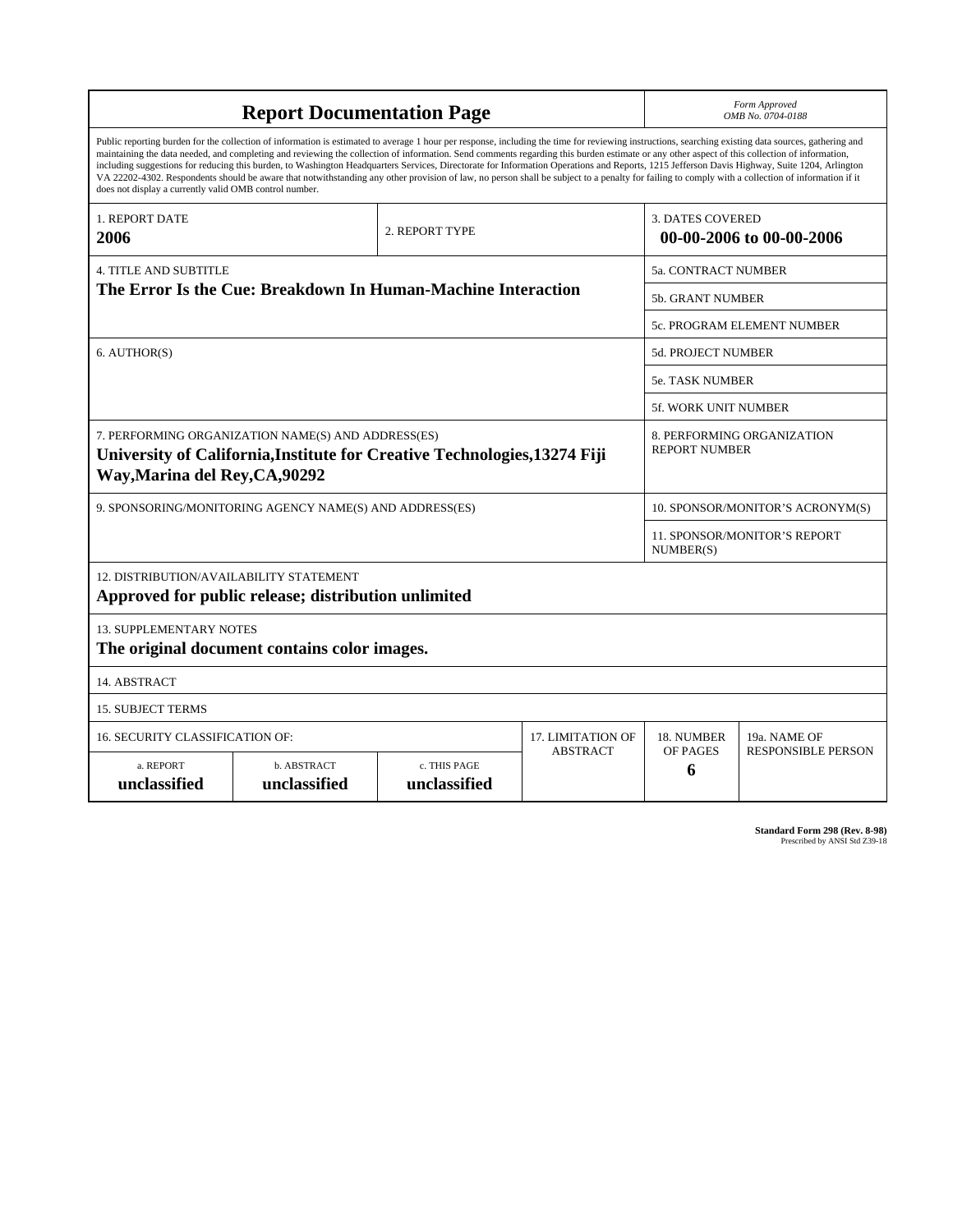The next three sections study causes, signals and remedies of breakdowns of communication, examples of breakdowns. The paper concludes with a more broad discussion on the character of human-machine interaction and a summary of the study.

## **2. Non fluency and cooperation**

Given the current state of natural language processing technology, it is impossible to have normal conversations without errors. There are several approaches that can be taken to deal with this reality. First, one might carefully engineer the dialogue to minimize errors as much as possible, e.g., by allowing a user to only answer very simple yes/no or alternative set questions, with plenty of confirmations. A second strategy is to use very strong expectations and essentially ignore the input, and hoping that the context is strong enough to make likely interactions fluent. Yet a third option is to allow errors to crop up and deal with them in human-like manners when they do. The problem here is that there may be so many that a non-fluent interaction results. Each of these approaches has merit, but each also has potential pitfalls. We give examples of each, taken from two human-computer activities: TOOT, which consists of telephone conversations between clients and an automated train booking system [3], and MRE, which consist of video/audio interactions between a person and multiple virtual humans [4].

In this section we present two examples of nonfluent communication from the MRE domain. In this domain, a human trainee plays the part of an Army Lieutenant in charge of a peace-keeping operation. We have built several systems in this domain, including pure scripted demo systems, wizard of Oz systems, finite-state driven systems, and full multi-agent interaction systems. The first example is from a finite-state dialogue model, meant to keep a user as close as possible to a given script. The transitions control dialogue from all the artificial characters as well as recognitions and defaults from the trainee Lieutenant. Here is an excerpt from one interaction, after which the Sergeant character has already failed to carry out an order to secure a landing zone for a medevac helicopter.

#### **Example 1: MREbox12**

1. LT: sergeant. **send one squad to recon forward** on the route toward eagle one six while we wait for the medevac. <silence>

2. Sgt: sir, should we set up a landing zone now to prepare for the medevac?

**3. LT: sergeant, I already told you to set up a landing zone for the medevac.**

4. Sgt: yes sir. sergeant duran, get your team up to the square and **secure an lz.** …

5. E1-6: two six, it's urgent you get here right now. situation's getting critical. we're taking fire. over.

6. LT: eagle one six, this is eagle two six, we will be at your position as soon as possible. over.

7. E1-6: two six, this is one six. did you read me? you're breaking up. we need your help put here. over.

8. LT: **sergeant, send a squad to recon forward the route to eagle one six.**

9. E1-6: roger two six. I know you'll get here as soon as you can. we'll be waiting. one six out.

**10. LT: sometimes it doesn't matter what I say.**

11. Sgt: what should we do about one six if we need to wait here for the medevac?

#### **12. LT: sergeant, I am assuming that is a rhetorical question.**

13. Sgt: sir, we should keep our mass here to maintain a secure area for the medevac. **I suggest we send one squad to recon forward**, though, to give us a secure route to one six.

**14. LT: sergeant, send one squad forward to recon for one six.**

15. Sgt: fourth squad. mount up.

16. Mom: what happen? you are going?

**17. LT: yes, we're leaving and your boy will probably die.**

18. E1-6: two six how much longer before we can expect assistance? over.

**19. LT: eagle one six, this is eagle two six. We'll be there once we finish our lattes. over.**

Although the interaction is robust in the sense that the virtual humans move forward until a conclusion is reached the interaction is not successful. On line 2, the system asks a question rather than reacting directly to a given order, and moreover asks about an order that had been previously given and as a result the user reacts on line 3 with a reminder. This is the first indication of irritation, which at this point is cooperative and doesn't harm immersion. The missing order is now performed on line 4, however notice that the order on line 1 is still not recognized. On line 8, the Lieutenant repeats that order, which indicates his continued cooperation and immersion since it indicates that he has noticed that the order is not performed, he is not blaming the system, but simply repeats the order. The order is again not recognized. in this case the wrong agent answering, breaking the illusion of conversation. At this point the user feels his efforts to communicate have been futile and he displays his frustration on line 10. This line is interesting because it indicates a point in the conversation when the user feels alone, feels that there is no communication, no results of his efforts to interact in the given environment. This is a point of a breakdown, a display of lost sense of immersion. If this were said to a human, the person would most likely take up the conversation at a meta-level, perhaps apologizing, or dealing with the perceived failure of communication. Instead the system simply carries on as normal. When the system asks for instructions that have already been given twice, the user responds on line 12 rather cooperatively. Now the system suggests what has previously been given as orders and the user repeats the order, seemingly cooperatively. However, when faced with a question by the mother of the injured boy, who he has been trying to save, her response on line 17 is sarcastic rather than serious, because despite the miscommunication at that point all orders have been performed and the boy is obviously going to be saved. On line 19 the response is clearly ironic, although it is framed in the required radio call sign format. The user has given up trying to have a serious interaction, and is trying to amuse himself rather than participate in a serious problem-solving dialogue.

The second example, (Example 2 below) is from an early version of a system including autonomous agents for some of the characters> While this interaction is not smooth, it keeps the immersion alive and avoids a cascade of miscommunications, which could lead to complete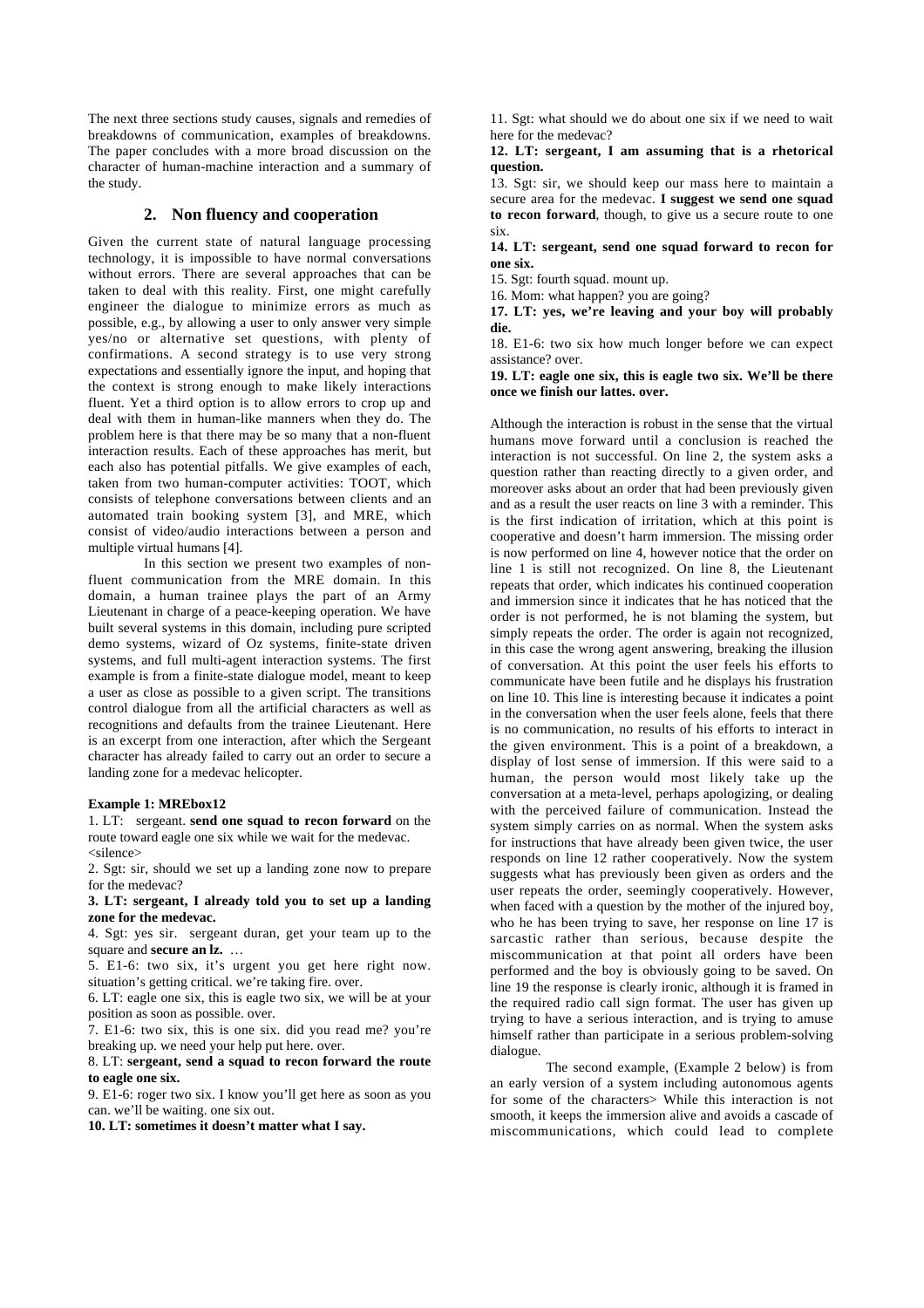breakdown. From an educational point of view it is also preferable not to avoid all misunderstanding because such situations may be instructive with regard to the activity. For instance, it is preferable to be explicit than vague and by being forced to reformulate one learns (admittedly the hard way) to be more exact in giving orders. In this case the first few orders are mis-recognized by the speech recognizer. Later the vague instruction is understood as ambiguous, possibly referring to securing a landing zone rather than the assembly area (the Sgt did not take the context of his suggestion into account in disambiguating the order).

### **Example 2: MREmay1-3**

- 1. Sgt: sir we should secure thee assembly area
- 2. LT: sergeant, let's set up security ? three sixty perimeter .
- 3. Sgt: say again sir
- 4. LT: sergeant. set security .
- 5. Sgt: say again sir
- 6. LT: set security. sergeant ,
- 7. Sgt: thee lz is not secure sir
- 8. LT: <set security sergeant, > **<higher pitch>**
- 9. Sgt: secure what
- 10. LT: **sergeant**. set security .
- 11. Sgt: say again sir
- 12. LT: **put your men on security. sergeant,**
- 13. Sgt: I don't know which act you want me to do
- 14. LT: secure the l-z- sergeant,
- 15. Sgt: sir first we should secure thee assembly area
- 16. LT: secure the assembly area.
- 17. Sgt: understood sir. squad leaders listen up!

 The utterances on line 1 and 15 are very similar, and what transpired between them is an example of continuous tedious miscommunication, which finds a resolution. This kind of miscommunication may happen also between human speakers under certain conditions. Although there are errors thanks to the cooperative updates of the system of its own 'state of mind' the sense of immersion is not completely lost and the user has not lost desire to continue to cooperate.

These two examples show that fluency is not necessarily indication of cooperation and immersion and that it can be better to update the user with the state of mind of the system than to simulate communication and thus lead him/her far beyond the necessary level of believability and cooperation. Thus one way of improving human-machine interaction is not to eradicate all possible errors but to prepare the system for non-fluency and for state-of-mind updates. The other path of improvement is to study the actual causes and signals of breakdowns and prepare the systems to recognize them and in that way become more sensitive to the state-of-mind-and-emotion of the users. That is, both paths of improvement suggested here concern increase of grounding efforts by means of more and better opportunities for monitoring of the other.

## **3. Causes of Breakdown**

The following text from the TOOT Corpus exhibits a clear example of growing irritation due to linguistic or rather pragmatic and dialogical inadequacy (A – automated Amtrak voice; C - human client on the phone; the seconds indicate pauses between utterances;  $\langle \rangle$  - descriptions of the tone of voice of the last speaker):

#### **Example 3: first query**

1. A: alright this is the amtrak train schedule system, which city do you want to go to,

- 2.  $C: **host**on>$
- <positive, breathing>
- 9 sec pause
- 3. A: what city do you want to go to boston from,
- 4. C: <washington dc>

**<tired>**

5 sec pause

5. A: on what day of the week do you want to go to from washington dc?

- 6. C: thursday through three thirty pm.
- 4 sec pause
- 7. A: what time do you want to leave on thursday?
- 8. C: <three thirty pm>

#### **<falling disappointed intonation>**

#### 4 sec pause

9. A: do you want me to find the trains going to boston from washington dc on thursday around three thirty pm now?  $10 \text{ C}$ :  $\langle$ YES: $>$ 

#### **<emphatic, impatient, tired>**

This extract is only the first query out of three unsuccessful queries by the same user. A simple question about 'from where to where' is divided into two different utterances, which have identical, repeated structure with a long pause in between. Although such explicit formulation of questions into two different turns and clear repetitive interrogative structures avoids misunderstandings it adds an unnatural feature to the interaction, namely lack of pragmatic adaptation. Adaptation is the process in which one speaker adapts to the situation, to the other speaker(s), to the flow of the talk. Adaptation is expressed in many different ways, such as use of pronouns and other indexicals instead of full names, none-repetitiveness of sentence structure (such repetition is usually marked in the sense that it expresses additional attitude), in certain activities such as radio talk, telegraphic highly elliptic speech, etc. So, from line 1 to 4 above we have fragmentation of a common question, nonadaptive over-explicit formulation, repetitive intonation and tone of voice, and a long pause. Even if the pause is reduced, the other three features will contribute to a sense of unnaturalness and cause irritation. The same features are repeated on lines 5 to 8 and the frustration of the human user is now close to complete lack of desire to interact. At this point the user has no illusions that a 'real communication' is possible, that s/he has a communicator on the other side. On line 9 the system formulates a fully coordinated repetitive structurally and intonation-wise summary of the otherwise carefully fragmented request and on top of that asks a 'stupid' question, which completely breaks the pragmatic assumptions of the purpose of the activity. The question is 'stupid' because the whole purpose of the activity is to find a train so asking if one wants to do that after a long fragmented interrogation is overwhelmingly unnecessary, even if it is a nice safeguard for making sure the previously understood information is correct. The gradation of irritation has now reached a higher level and accordingly the human user starts rising voice and displaying obvious dissatisfaction. However, the system doesn't pick up on this, it just gets an answer but is completely insensitive to the state of mind of the user.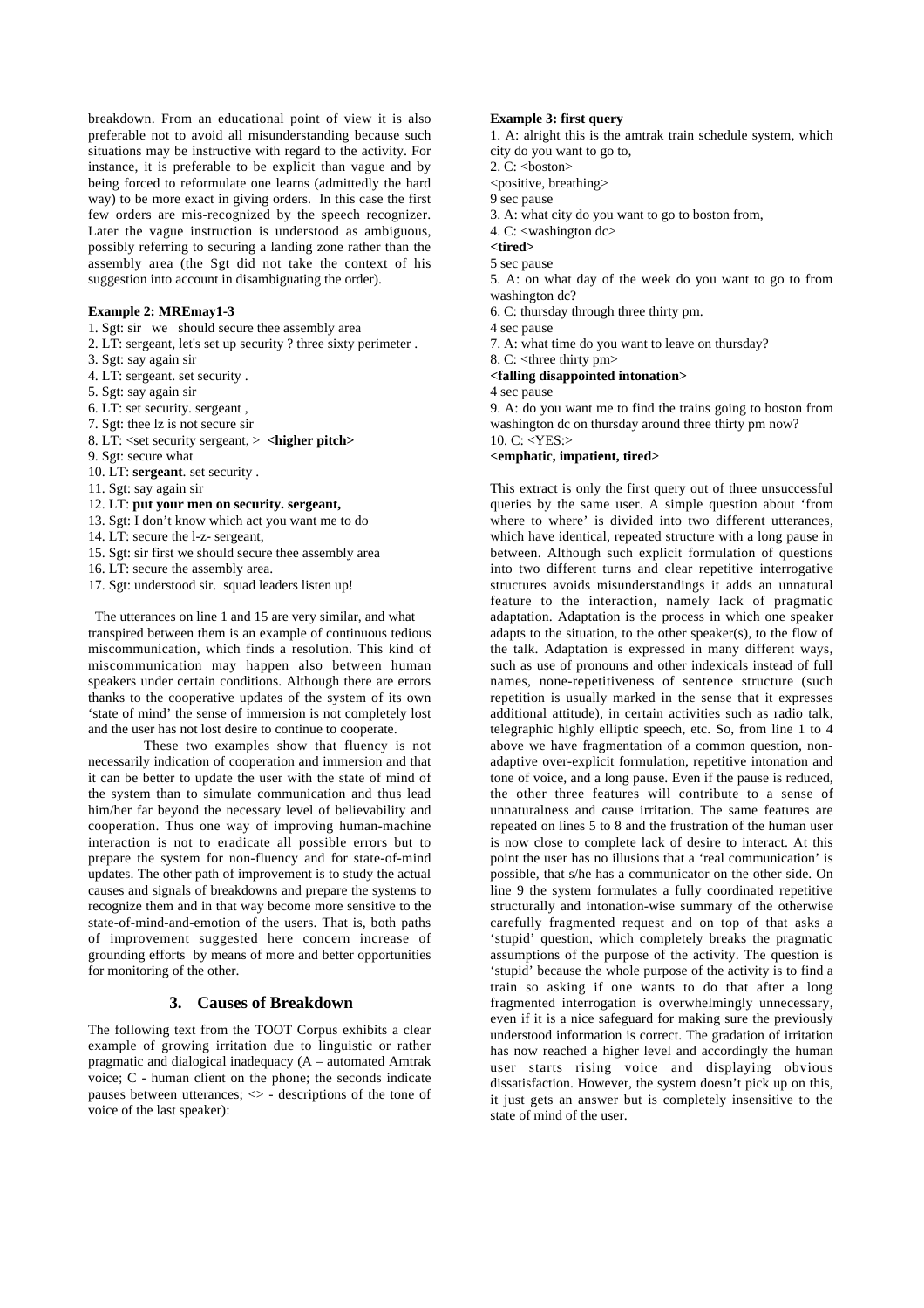The causes for communication breakdown (besides speech recognition issues) we noticed in both corpora consist of features such as long pauses, over-fragmentation, overclarity, repetitiveness of verbal action, syntax, and intonation, over-coordination, and over-directedness, general lack of pragmatic adaptation, lack of, insufficient or exaggerated state-of-mind updates and repair requests.

## **4. Signals of breakdown**

The human user expresses disappointment and/or simply tries to cope with the small or more noticeable breakdowns before giving up. Although the users are aware that they communicate with a machine they are more optimistic at the beginning than in the end of the interaction. Characteristically the user notices that although what s/he says affects the talk, s/he is alone, there is no real communication partner because there are common sense discursive habits and regulations, which are violated and because the interactant is not sensitive to the state-of-mind clues given by the user (see example 1 above). As a result the main purpose of communication, namely exchange, but not only of concrete information, is lacking. Many of these clues are typical of human-human dialogue as well, however, people are good at recognizing interactive problems and adjust behavior accordingly (if cooperative). Reactions to failure in communication may appear in stages: tiredness, tolerance, anger, confusion, irony, humor, exhaustion, uncertainty, lack of desire for communication. The studied features of human expressions of non-face-toface interaction irritation are: intonation, emphatic speech, elliptic speech, hyper-articulation, extra-linguistic signs, and vocatives.

#### **4.1. Intonation**

The intonation of each utterance can be a clue for the state of mind of the human user. By studying typical expressions of irritation, impatience, anger, frustration, irony one may prepare the dialogue system to react to such expressions, rather than attending only to the content information. In example 3 above line 8 illustrates falling disappointed intonation as a reaction to over-fragmentation and line 10 carries emphatic, impatient, tired intonation as reaction to violation of Grice's quantity maxim. The rising tone of voice contributing to the emphatic effect is also a result of the preceding disappointment on line 8, i.e. the irritation is escalating quickly especially when the inadequacies are one after the other. That is, the architecture of the tasks, responses and actions should have in mind the effect of repeated over-fragmentation and avoid it.

Although the human user is aware of the limitations of the communication with the system at the third query, she is still expressing emotions and additional attitudes:

## **Example 4: Last query**

56. A: there are two trains available around one pm. the first train leaves at twelve pm every day and it take ten hours ten minutes, the second train leaves at one ten pm from sunday to friday and it takes eight hours ten minutes <do> you want to continue and find a new set of trains? <goes on directly, no pause at all>

2 sec pause

57. C: no:

<uncertain, tired>

58. A: I didn't hear anything from you:! say yes to find a new set of trains, or no to end the dialogue,

59. C: no // I am done here

<moody, tired>

<hangs up>

2 sec pause

60. A: thank you for using the ntnt amtrak system. see you next time.

At line 57 after four failures the user is confused, lost energy and at line 58 we have reached the final breakdown. The user could very well just hung up, not follow the instructions to end the dialogue with words, but the obligative function [5] [6] of communication still works, despite the breakdown. In fact, the user continues to add expressions of emotional attitudes, despite the fact that she is aware that they have no effect on the functioning of the system nor on the result of the search.

The changes of the mood of the user are indicated in below. They don't develop linearly. The first query consists of utterance 1 to 11, the second query 12-16, the third attempt for booking is between 17-28.

The first mentions are always much more cooperative, have more stable pitch and intensity, observe utterance 1 versus utterance 13 and 18, when the user repeats again and again her request of destination, namely Washington DC and the pitch decreases. Utterance 18 and in fact almost all following utterances by the user are in complete overlap with the speech of the system, which is another indication of failing communication and lack of immersion. Similar decrease in pitch is observed between utterances 2 and 3, where 3 is an immediate repetition due to over-fragmentation. Since the expression of the time of return twice caused failure in task accomplishment in utterance number 20 and 24 the user prevents further problems by hyper-articulation and empathic speech, indicated by the higher and more varying pitch.

Emphatic speech is the first expression of impatience in the TOOT example as well as in the MRE

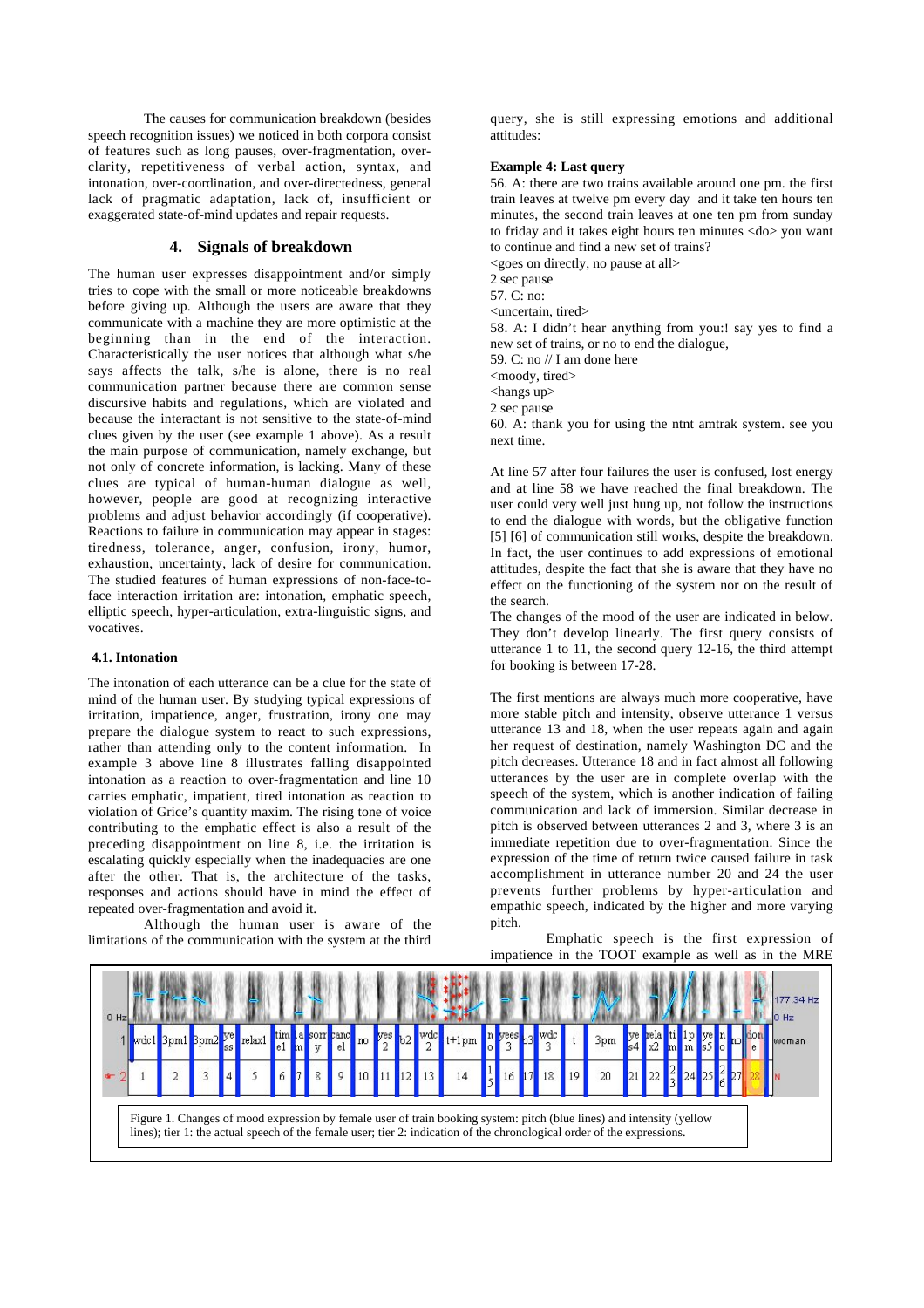Example 2. The first 'yes' in TOOT example has prolonged final consonant, which contributes to the impression of impatience, line 9 in Example 5 below, utterance 4 in Figure1.

#### **Example 5: First query**

8. A: do you want me to find the trains going to boston from washington dc on thursday around three thirty pm now? 9. C: <YES:>

<emphatic, impatient, tired>

## **Second query:**

34. A: do you want to continue and find a new set of trains? 35. C: <ye:s>

#### <irritated, low voice>

#### **Last query:**

44. A: do you want me to find the trains going to boston from washington on thursday round [three thirty] pm now? 45. C: <[yes]>

 $\langle \text{quick} \rangle$ 

3 sec

…

53. A: do you want me to find the trains going to boston from washington dc around pm now? 54. C:  $<$ [ves] $>$ <funny voice>

The frustration increases with the initiation of the next query indicated by the low voice, lower pitch and prolonged vowel on line 35 above, utterance 16 in Figure1. After two unsuccessful attempts to book a train the user tries one more time. At that point she has passed the stages of disappointment, irritation, anger, and has now come to a point of irony, as we noticed also in the MRE Example 1 in Section 2 above. The irony being a result of the increased irritation of the inadequately repetitive structure of the dialogue but also of the realization of the 'aloneness' in this communicative situation, which is signaled by the increased overlap, i.e. the user's attempts to shorten the procedure by creating short cuts expressed in overlaps, which are not sanctioned as they would be in human-human interaction, see line 45 and line 54 above.

## **4.2. Elliptic speech**

Another symptom of upcoming breakdown or failure in human-machine verbal communication is elliptic speech. In this category we include not only syntactic ellipsis but also ellipsis on turn-taking level and on speed of speech level. The more the human user notices that his/her interaction partner does not read his/her attitude clues and/or violates adaptation rules or Grice's maxims of cooperative conversation the more elliptic his/her speech becomes on all levels, as we noticed in Example 5 above and as in Example 6 below.

### **Example 6: Second query**

20. A: I can't understand you [please repeat] 21. C: [no]

…

26. A: what city do [you want to go to boston] from

27. C: [washington dc]

4 sec

28. A: on what day of the week [do you want] to boston… 29. C: [thursday]

3 sec 30 A: what time do you want to leave [on thursday] ? 31. C: [one pm]

## **4.3. Hyper Articulation and Extra-Linguistic Signals**

Hyper-articulation is a typical measure used by the human trainees in the MRE. The testers of this system are very cooperative and hyper-articulation is expression of cooperation and adaptation to the needs of the machine talk. Utterances 14 and 20 in Figure 1 are also examples of exaggerated articulation. Such attempts for adaptation are to be expected in the middle of the interaction or not far from eventual breakdown, which is a result also of the futility of repeated efforts.

Sighs are a typical expression of exhaustion as seen in the TOOT dialogues in line 25 below and utterance 12 in Figure 1.

#### **second query**

24. A: <what city do you want to go to?> <the same intonation as first time>  $25.$  C:  $$  $<$ sigh $>$ 

It can be contrasted with more positive regular breathing in the first query, example 7.

#### **Example 7: first query**

1. A: alright this is the amtrak train schedule system, which city do you want to go to, 2. C: <br/>boston> <positive, breathing> **…**

#### **4.4. Attention Calls**

Attracting the attention of the Virtual agents in MRE is another way of dealing with delays and misunderstandings used by the human trainees. Thus vocative use of name or title may be a signal for the user's sense of lost contact. In the MRE data there are examples of how the human user utilizes utterance initial calling by name as attention and reaction elicitor:

#### **Example 8: MREMAY1:3**

User: where is the nearest hospital. Virtual agents: (silence) User: sergeant. Virtual agents: (silence) User: sergeant, where is the nearest hospital.

#### Also:

## **Example 9: MREMAY1:3**

User: treat the victim. Virtual agents: (silence) User: tucci, treat the victim.

The same strategy can be used of course by the system when it detects decrease in the users attention.